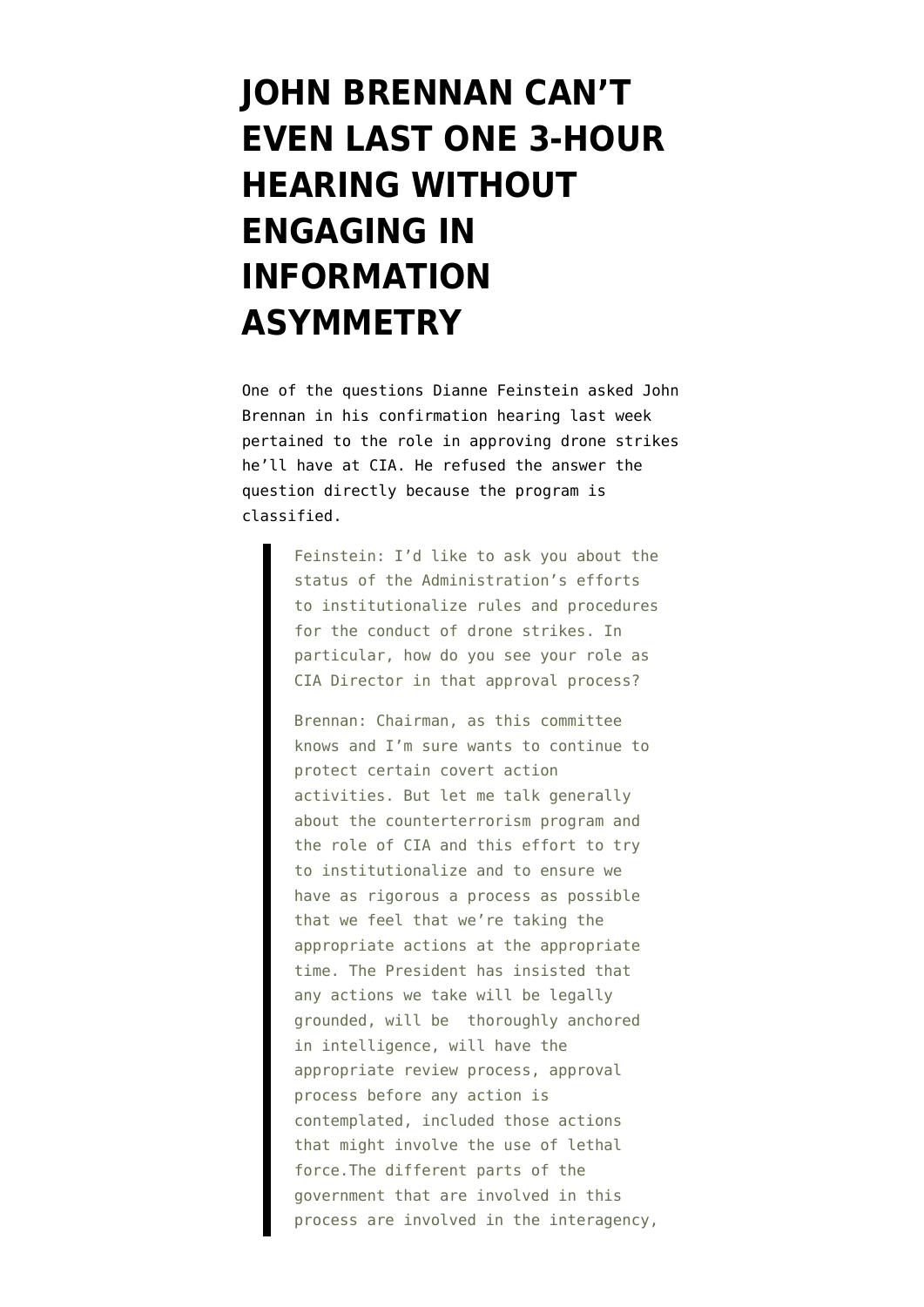and my role as the President's counterterrorism advisor was to help to orchestrate this effort over the past four years to ensure again that any actions we take fully comport with our law and meet the standards that I think this committee and the American people fully expect of us as far as taking actions we need to protect the American people but at the same time ensuring we do everything possible to ensure we need to resort to lethal force.

Brennan was equally evasive to similar questions in the hearing, and did not really answer a very simple question in his [questions for the](http://intelligence.senate.gov/130207/prehearing.pdf) [committee,](http://intelligence.senate.gov/130207/prehearing.pdf) whether the drone rule book had been finalized [\(see question 39:](http://www.emptywheel.net/2013/02/06/john-brennan-unplugged/) Is there a drone rulebook? A: Not so much a rulebook as little scraps of paper strewn around I sometimes lose).

But let it be noted that when the Chairwoman of the committee purportedly overseeing this program asked him what his role would be, as CIA Director, under the new rule book — a topic which has been addressed in part in the press  $$ he suggested he couldn't answer because it was classified.

Less than three hours later, this exchange occurred.

> Burr: On January 15th of this year, the President signed the 2012 Intelligence Authorization Act, which requires congressional notification of any authorized disclosure of national intelligence. Now, we've not received any notification of authorized disclosures. Have there been any authorized disclosures to your knowledge?

Brennan: I would like to say that since you haven't received any notification there haven't been.

Burr: Would you consider the information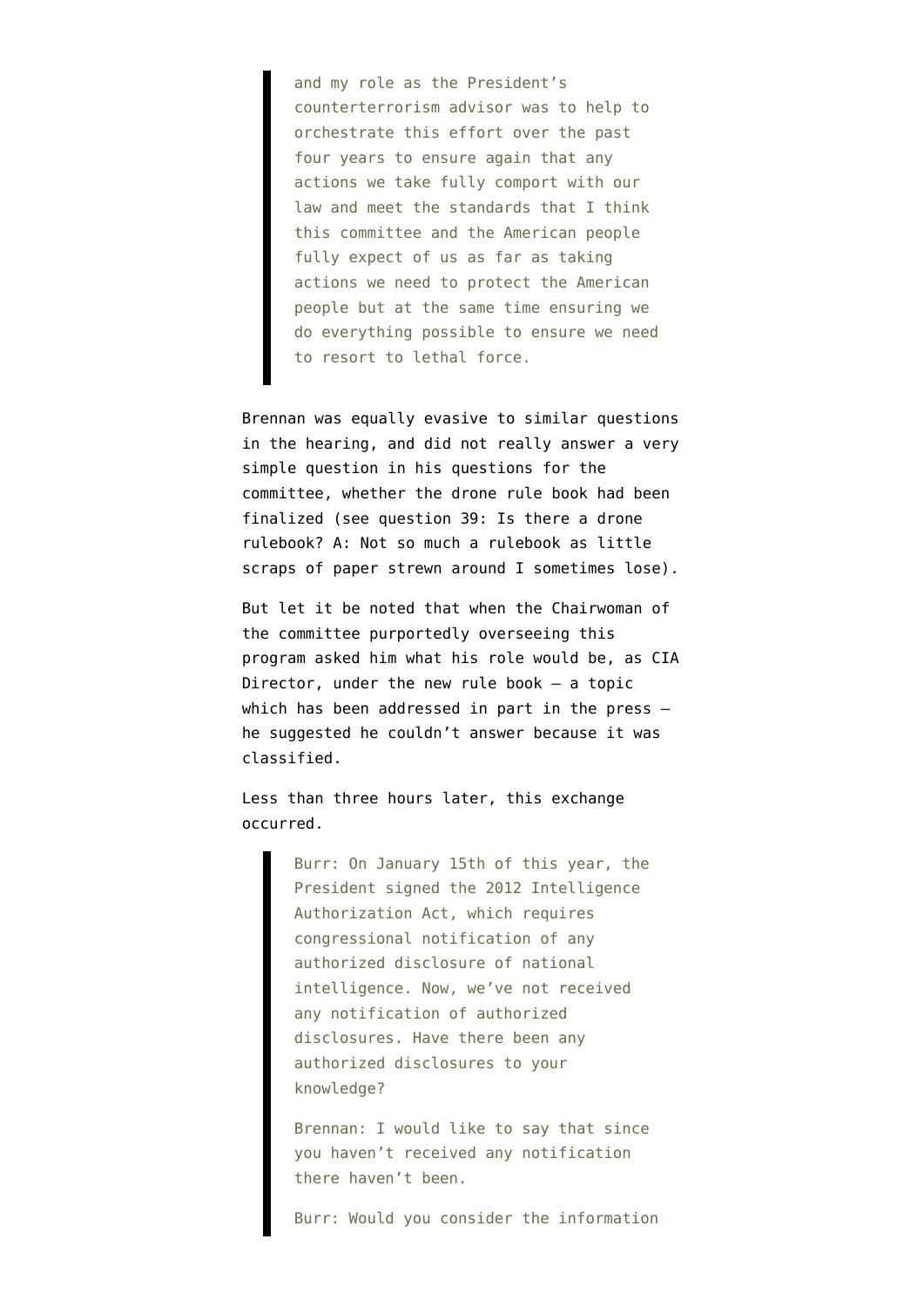reported in the press about the counterterrorism playbook unauthorized disclosure?

Brennan: Um, I don't know which piece you're talking about. There's been a lot of discussion out there in the media and in the newspapers about this, so I don't know specifically about any classified information — the fact that the Administration may be going through a process to try to institutionalize, codify, make as rigorous as possible our processes and procedures in and of itself is not a classified issue. So those details that are classified — I don't know of any that came out in some of those reports.

Burr: If there are classified information that's out there, and it's not authorized, was there a crime report filed relative to the playbook?

Brennan: Um, presumably there was, Senator. Those decisions as far as initiating criminal investigations are done by those departments and agencies that have stewardship of that classified information. And in discussions with the Department of Justice they make the determination whether or not, in light of the fact that so many people have access to it, how they can proceed with some type of criminal investigation.

There have been two major stories on the drone rule book since Obama signed the new intelligence authorization and each contains information that is almost certainly classified. This [January 19 WaPo story](http://www.washingtonpost.com/world/national-security/cia-drone-strikes-will-get-pass-in-counterterrorism-playbook-officials-say/2013/01/19/ca169a20-618d-11e2-9940-6fc488f3fecd_print.html) reveals that CIA Director John Brennan won't have to play by the rules for the next year in Pakistan.

> None of those rules applies to the CIA drone campaign in Pakistan, which began under President George W. Bush. The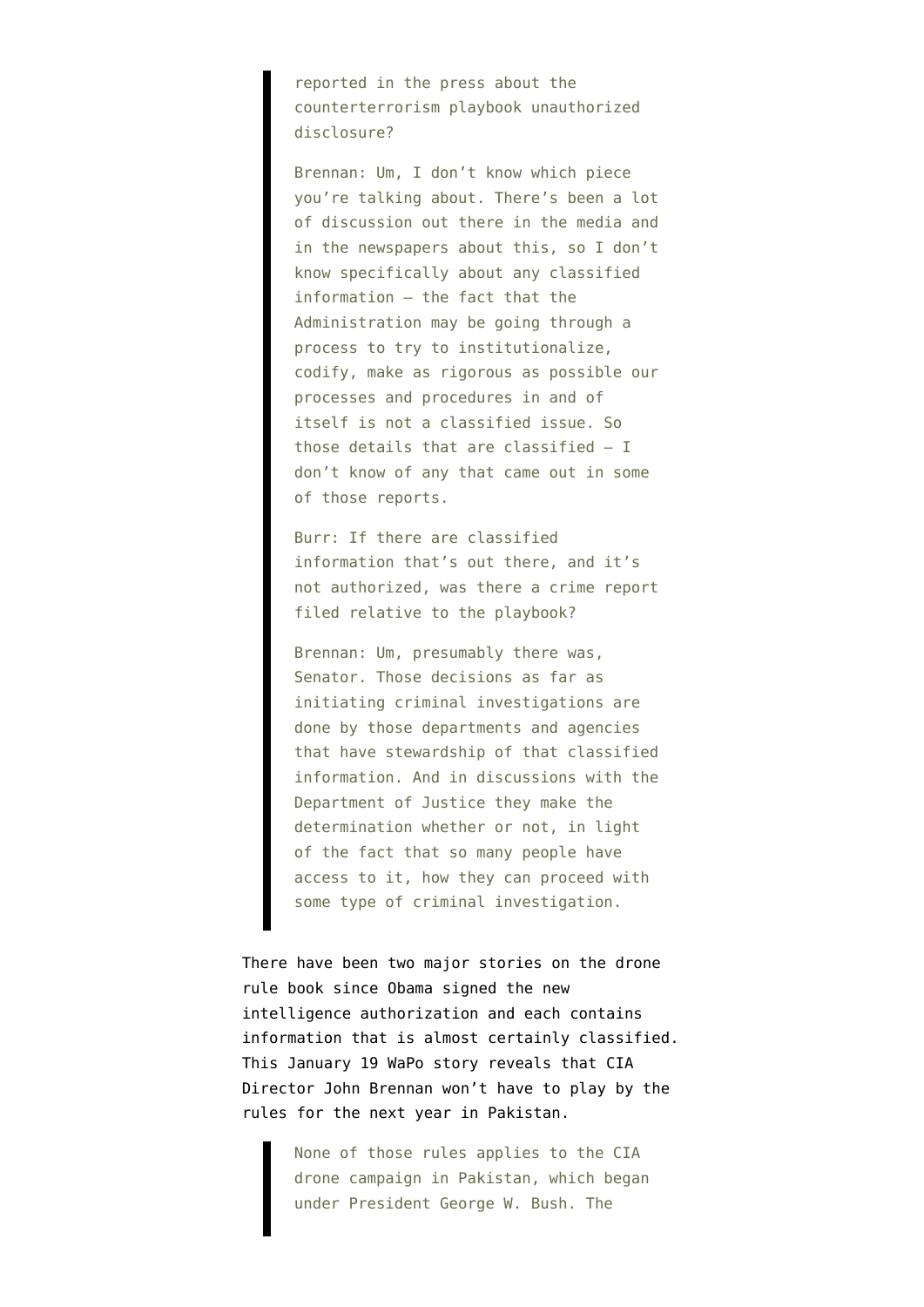agency is expected to give the U.S. ambassador to Pakistan advance notice on strikes. But in practice, officials said, the agency exercises near complete control over the names on its target list and decisions on strikes.

Imposing the playbook standards on the CIA campaign in Pakistan would probably lead to a sharp reduction in the number of strikes at a time when Obama is preparing to announce a drawdown of U.S. forces from Afghanistan that could leave as few as 2,500 troops in place after 2014.

Officials said concerns about the CIA exemption were allayed to some extent by Obama's decision to nominate Brennan, the principal author of the playbook, to run the CIA.

This information — whether Brennan will have to play by his own rule book in Pakistan — partly addresses the question Feinstein asked which he refused to answer because it was classified. That said, given the date, the story may have been reported before the new authorized disclosure rule went into effect.

That's less likely to be true of this [February 5](http://www.thedailybeast.com/newsweek/2013/02/04/john-brennan-obama-s-cia-chief-nominee-could-restrain-the-agency.html) [Daniel Klaidman article,](http://www.thedailybeast.com/newsweek/2013/02/04/john-brennan-obama-s-cia-chief-nominee-could-restrain-the-agency.html) obviously written with an eye to this confirmation process. Not only does it show that Brennan authorized the covert signature strikes in Yemen in response to the personal entreaties of his buddies from the Riyadh station chief days.

> Then, in the spring of 2012, with Yemen falling into chaos and AQAP gaining more and more territory, Yemeni officials—with whom Brennan had close ties going back to his days as a CIA station chief in the region—beseeched Brennan to help. The Yemeni Army was collapsing under the brutal assault; soldiers were being crucified and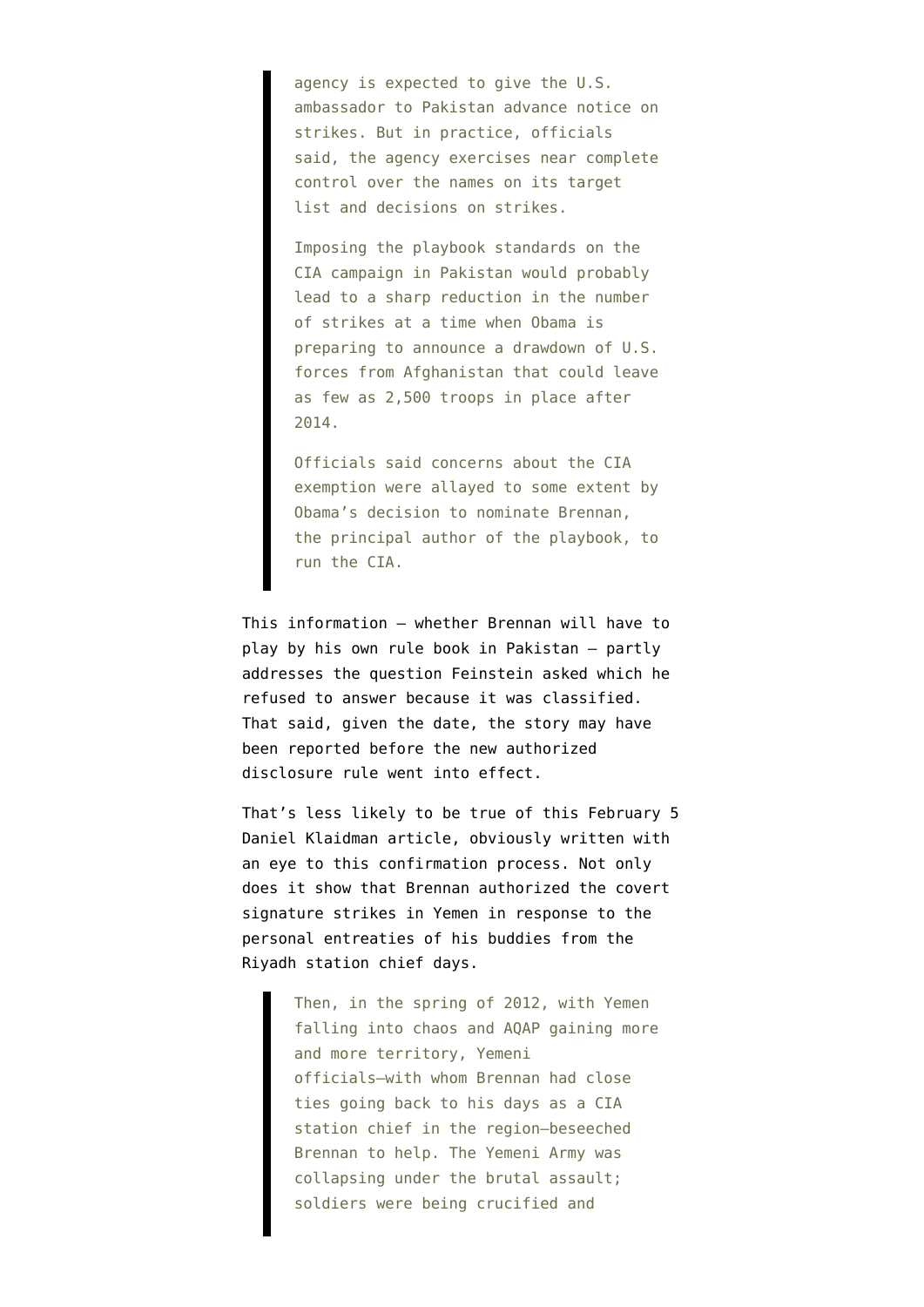beheaded by the jihadis. By April 2012, Brennan and Obama finally relented and permitted signature strikes in the country.

## But it included these details about our past and future targeting rules.

And then there is "the playbook"—an ambitious attempt to create explicit rules and procedures for when lethal force is justified. The initiative began more than a year ago. It is highly detailed and lays out, for example, criteria for the so-called dispositionmatrix, which prescribes whether terrorist suspects should be killed, captured, or dealt with in some other way. Embedded in the document are the legal authorizations for pursuing the enemy away from conventional battlefields in places like Yemen, Somalia, and now Mali—a crucial check on a war without defined boundaries. The playbook also toughens the standard for when a targeted killing is justified. Simply being a threat to "United States interests," for example, no longer meets the threshold. That standard is too elastic, according to officials who have been involved in writing the new rules. And the document makes finely grained distinctions about where one must be in the chain of command of a terrorist organization to be targetable. A driver or cook, who can be easily replaced, may not represent the kind of unique threat that would warrant lethal action. A bomb maker, on the other hand, would.

Klaidman sources the news of the Pakistani exception back to the WaPo, so its answer to DiFi's specific question may be pre-Intelligence Authorization as well.

In other words, Brennan went from telling the